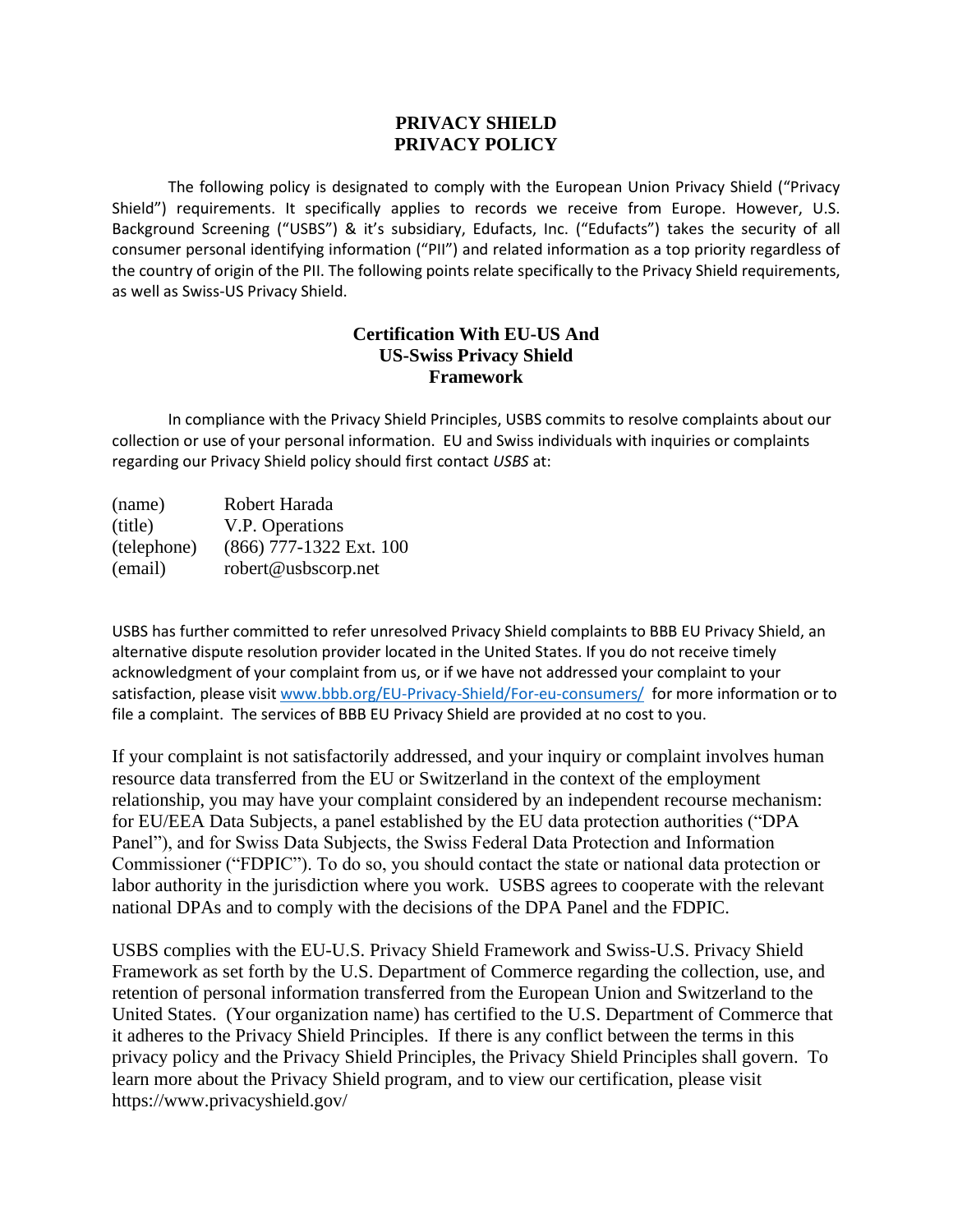# **Types Of Data (Data Integrity)**

USBS seeks background information for employment purposes for employment within the United States. In the course of processing the requested reports, we receive the following information: full consumer names, prior names used by the consumer, date of birth, address, government ID numbers and on occasion fingerprints. On rare occasions, when we need additional information to match or eliminate a record, we may request a photo ID, physical description, eye color, and/or race. All of this information is sought and maintained solely to establish legal compliance that USBS has reasonable procedures to ensure maximum accuracy of our reports and that the reports relate to the subject of the report.

## **Purpose For Which Data Is Collected**

USBS conducts employment background screening for employers within the United States. The purpose of this screening is to aid employers in hiring or promoting qualified applicants. The screening also assists employer in identifying any risk an applicant may pose to the employer, coworkers, customers or third parties in performing their job which can be identified, in part, by past criminal conduct. Under the Privacy Shield this is considered Human Resources Data. To the extent to which we can report this information it is restricted by the Fair Credit Reporting Act ("FCRA"), 15 U.S.C. §1681, as well as state laws

### **Contact Information**

If you are a person covered by the Privacy Shield, you may contact us at any time between 8:00 a.m. and 5:00 p.m. Monday through Friday. We are in the Pacific Time zone. You may contact us to obtain general information regarding our compliance with Privacy Shield or issues specific to any information we have obtained about you including to whom any information about you has been furnished. Please contact:

| (name)      | Robert Harada           |
|-------------|-------------------------|
| (title)     | V.P. Operations         |
| (telephone) | (866) 777-1322 Ext. 100 |
| (email)     | robert@usbscorp.net     |

# **Recipients Of Privacy Shield Data**

USBS only distributes information to employers within the United States of America that have a "permissible purpose" of "employment" under the FCRA. Employment purpose is to find under the FCRA as information: "used for the purpose of evaluating a consumer for employment, promotion, reassignment or retention as an employee." Depending upon the specific circumstances, this purpose also applies to independent contractors, and "volunteers". Further, no information regarding you may be requested unless you have provided your written consent for the employer to obtain this type of information under the Privacy Shield process and under the FCRA requirements. This is Human Resource Data and cannot be used for any other purpose.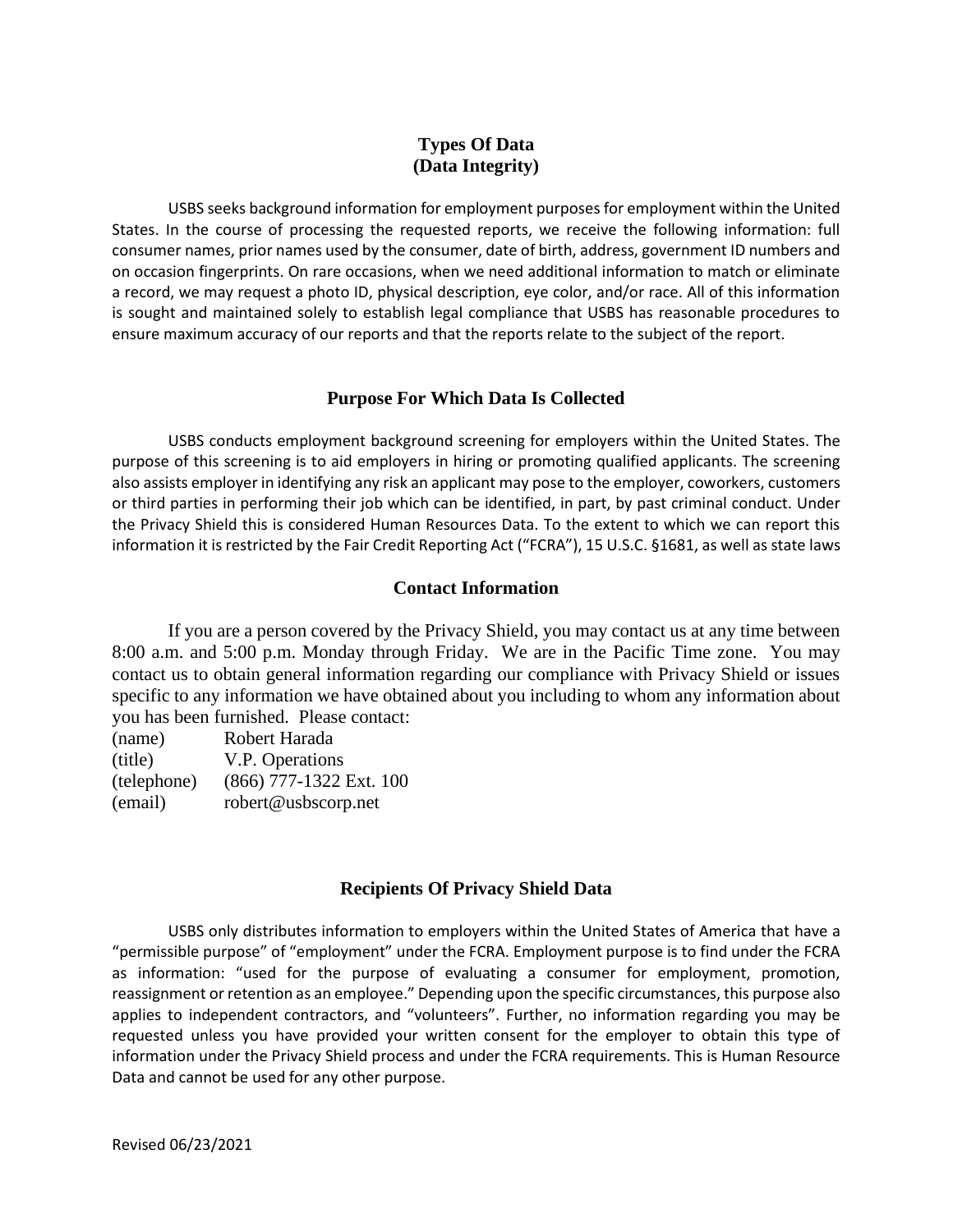# **Your Right To Access Your Data**

You have the right to obtain our confirmation of whether we maintain personal information relating to you. Upon request, we will provide you with access to the personal information that we hold about you. You may also may correct, amend, or delete the personal information we hold about you. An individual who seeks access, or who seeks to correct, amend, or delete inaccurate data, should direct their query to robert@usbscorp.net. If requested to remove data, we will respond within a reasonable timeframe.

Your right to access your Personal Data may be restricted in exceptional circumstances, including, but not limited to, when the burden or expense of providing this access would be disproportionate to the risks to your privacy in the case in question, or when the rights of persons other than you would be violated by the provision of such access. If we determine that your access should be restricted in a particular instance, we will provide you with an explanation of our determination and respond to any inquiries you may have.

## **Your Choices In Regard To The Release of Data**

In regard to Privacy Shield data you can opt out, that is, prohibit the disclosure, of information being forwarded to us to our employer customers. The failure to allow such disclosure will likely result in the denial of employment, promotion, etc., but such is your right for Privacy Shield data.

The Privacy Shield prohibits the disclosure of the following data without your specific permission: medical information, race/ethnic origin, political opinions, religious/political beliefs, trade union membership and sex life. We do not request such information except information on a consumers race/ethnic origin, but only when we need to use it as an identifier to match information to the subject of the report.

To limit the use and disclosure of your personal information, please submit a written request to [robert@usbscorp.net.](mailto:robert@usbscorp.net)

# **Disputes And Other Questions**

Any EU or Swiss individual with a privacy complaint should pursue the following steps to have their concern addressed.

**Step 1** For EU and Swiss Consumer and Human Resources Complaints: USBS has an internal dispute process that can receive and investigate any factual dispute of information, failure to obtain your consent, Privacy Shield privacy issues or information obtained in violation of Privacy Shield rules. You may contact our dispute department at: telephone: (866) 777-1322; email: robert@usbscorp.net and describe your dispute/issue. We may request documentation to supplement your request and we will require proper identification before we release any information to you as a protection against a third party obtaining your information. Within five (5) days of the completion of the investigation, we will advise you of the results of our investigation. If information has been changed or deleted, you are entitled to ask that the new revised report be sent to the prior recipients. This service is free.

**Step 2** For Consumer and Non-Human Resources Complaints: If the internal investigation process does not resolve the dispute/issue to your satisfaction, USBS has further committed to refer unresolved privacy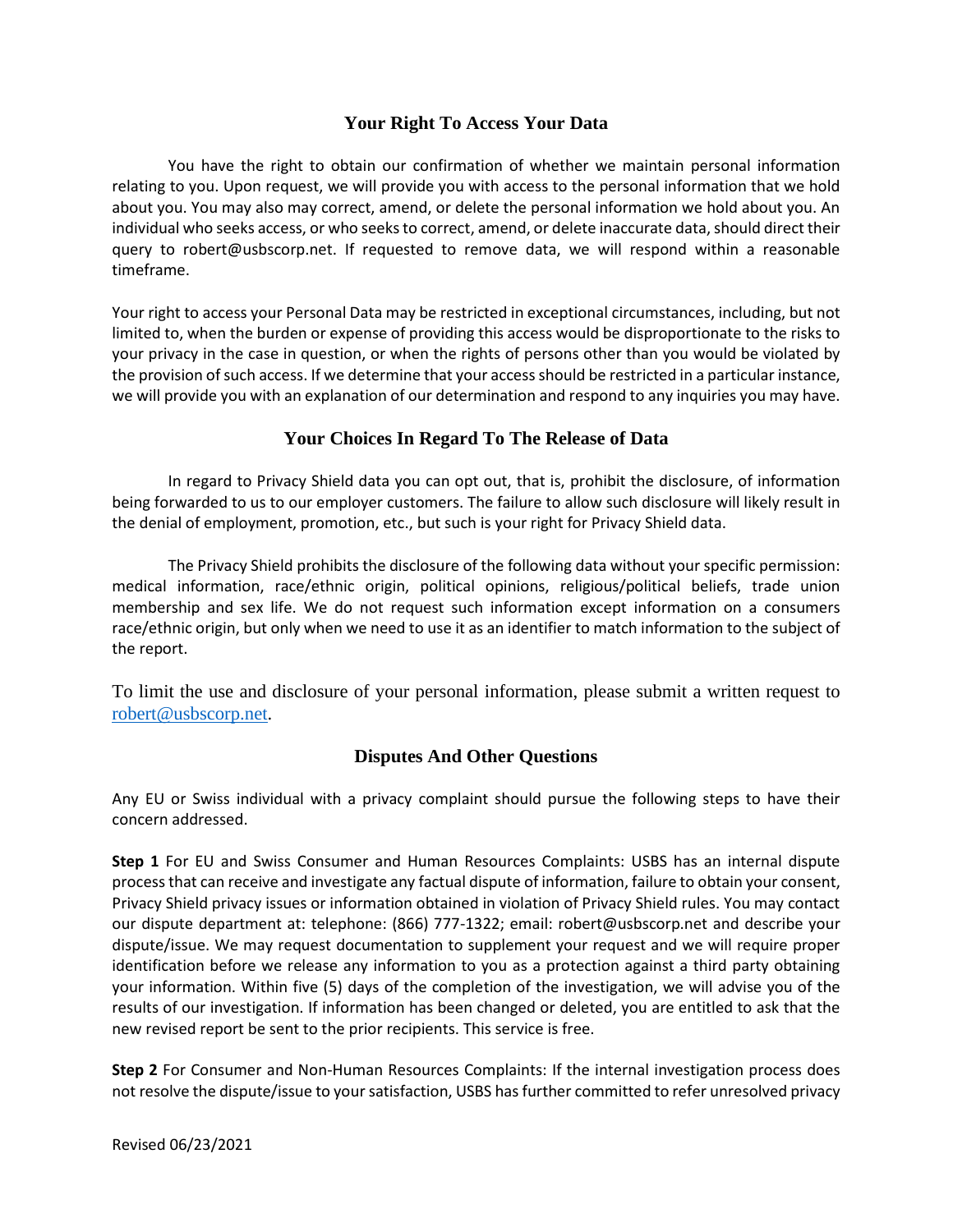complaints under the Privacy Shield Principles to BBB EU PRIVACY SHIELD, a non-profit alternative dispute resolution provider located in the United States and operated by the Council of Better Business Bureaus. If you do not receive timely acknowledgment of your complaint, or if your complaint is not satisfactorily addressed, please visit www.bbb.org/EU-privacy-shield/for-eu-consumers/ for more information and to file a complaint. This service is provided at no cost to you

Finally as a last resort and under limited circumstances, EU and Swiss individuals with residual consumer or non-human resources complaints may invoke a binding arbitration option before the Privacy Shield Panel.

**Step 2** For Human Resources Complaints Within the HR Relationship: If the internal investigation process does not resolve the dispute/issue to your satisfaction, USBS commits to cooperation with the EU data protection authorities (DPA's) and/or the Swiss Federal Data Protection and Information Commissioner (FDPIC), as applicable, with regard to human resources data transferred from the EU or Switzerland in the context of the employment relationship. These services are provided at no cost to you

#### **Security**

USBS has adopted process and procedures to protect your information and your privacy. Information transmitted to us from Europe is done on an encrypted or other secure basis. When information is in our possession or that of our third party processing platform provider, it is protected by commercial firewalls, malware, etc., to protect the information from an unauthorized internal and external access and from attack. When your information is transmitted to our employer customer, enduser, it is sent via encryption email or other secure means. At all times, your information is protected by reasonable commercial processes, programs and procedures. We maintain your data only for so long, as it is needed to establish compliance with the Privacy Shield and United States consumer protection laws.

### **Regulatory Authority**

USBS is subject to the investigatory and enforcement powers of the Federal Trade Commission (FTC).

### **Disclosures Of Information To Governmental Authorities**

USBS may be required to disclose an individual's personal information in response to a lawful request by public authorities, including to meet national security or law enforcement requirements.

## **Onward Transfer Of Privacy Shield Data (Liability)**

USBS seeks information only for its United States employer customers to be used for human resource/employment purposes. Our customers must agree in writing to comply with the Principles of Privacy Shield. They agree to protect your data and use it only in accordance with your consent instructions. It is the responsibility of USBS to obtain certifications and assurances